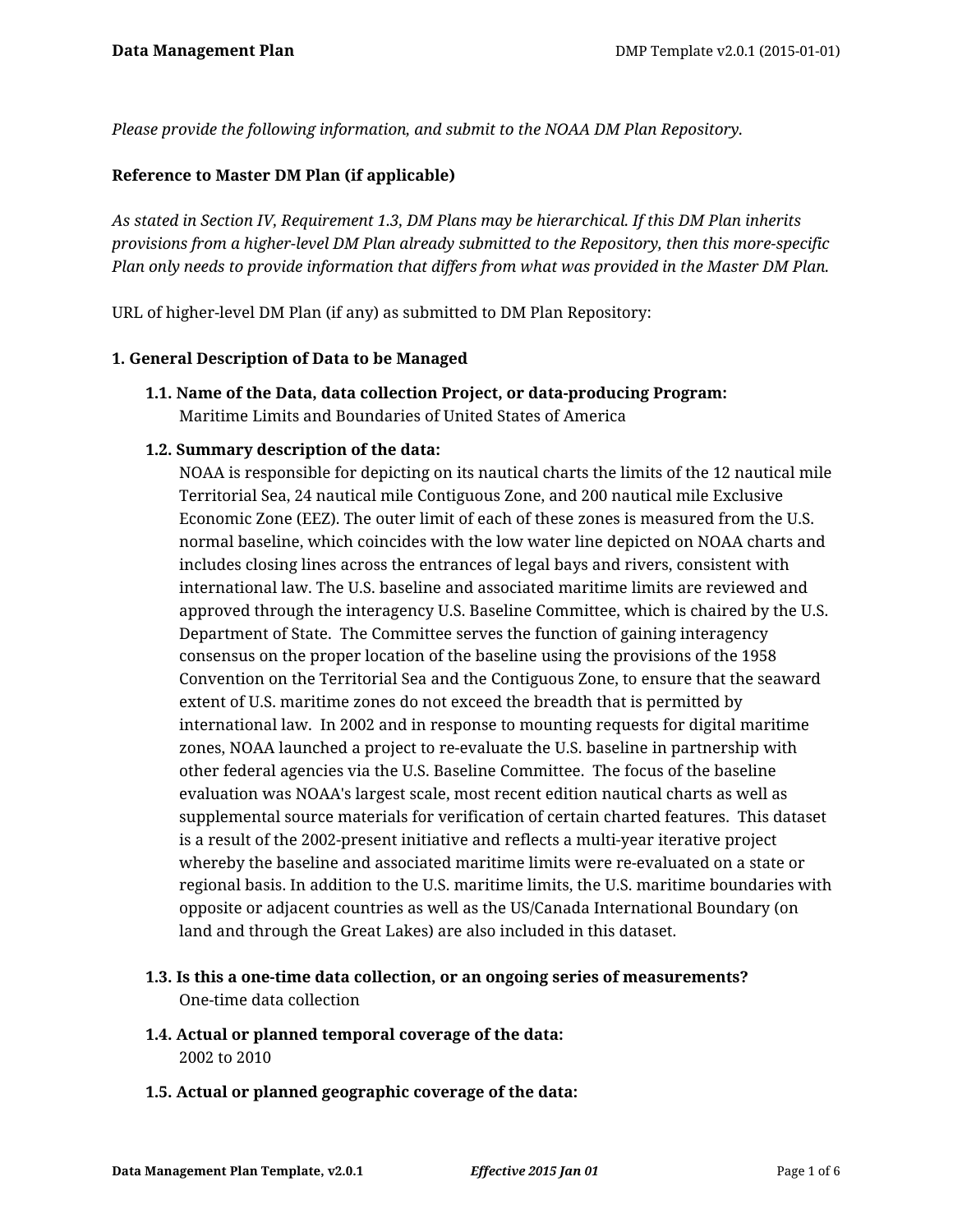W: 140, E: -60, N: 74.70884, S: -17.555

#### **1.6. Type(s) of data:**

*(e.g., digital numeric data, imagery, photographs, video, audio, database, tabular data, etc.)* vector digital data

### **1.7. Data collection method(s):**

*(e.g., satellite, airplane, unmanned aerial system, radar, weather station, moored buoy, research vessel, autonomous underwater vehicle, animal tagging, manual surveys, enforcement activities, numerical model, etc.)*

### **1.8. If data are from a NOAA Observing System of Record, indicate name of system:**

**1.8.1. If data are from another observing system, please specify:**

#### **2. Point of Contact for this Data Management Plan (author or maintainer)**

**2.1. Name:**

Kurt Nelson

- **2.2. Title:** Metadata Contact
- **2.3. Affiliation or facility:**
- **2.4. E-mail address:** kurt.a.nelson@noaa.gov
- **2.5. Phone number:** 301-713-2645 x142

**3. Responsible Party for Data Management**

*Program Managers, or their designee, shall be responsible for assuring the proper management of the data produced by their Program. Please indicate the responsible party below.*

**3.1. Name:**

Tara Wallace

**3.2. Title:**

Data Steward

#### **4. Resources**

*Programs must identify resources within their own budget for managing the data they produce.*

#### **4.1. Have resources for management of these data been identified?**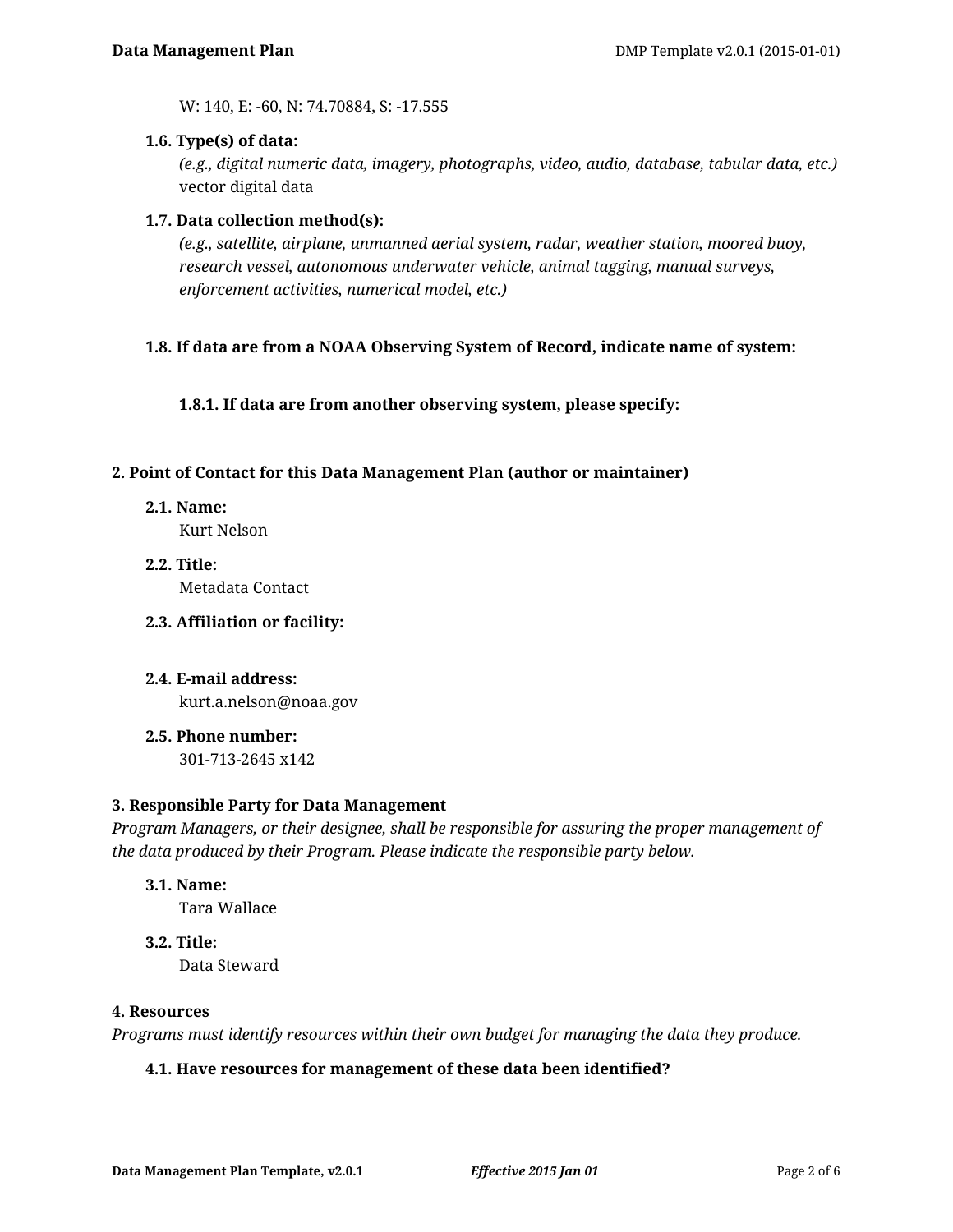# **4.2. Approximate percentage of the budget for these data devoted to data management ( specify percentage or "unknown"):**

### **5. Data Lineage and Quality**

*NOAA has issued Information Quality Guidelines for ensuring and maximizing the quality, objectivity, utility, and integrity of information which it disseminates.*

# **5.1. Processing workflow of the data from collection or acquisition to making it publicly accessible**

*(describe or provide URL of description):*

Process Steps:

- 2011-03-01 00:00:00 - From 2002 to 2010, the interagency U.S. Baseline Committee re-evaluated the U.S. baseline and associated maritime limits as depicted on NOAA charts on a state or regional basis. As a result of this multiple year, iterative project, digital state/regional maritime limits, including the 200nm EEZ, were produced and published in ESRI Shapefile format on NOAA\x92s Office of Coast Survey website. To create a seamless, continuous maritime limits dataset, OCS did the following: 1) transformed the state/regional digital limits, in SHP format, from NAD83 to WGS84; 2) merged the WGS84 SHP files into a single dataset using ESRI ArcGIS and imported into a file geodatabase; 3) segmented the merged limits according to chart symbology groupings as well as feature type (e.g. maritime boundary, maritime limit, or land boundary) to more closely match NOAA charts; and 4) re-attributed the dataset | Source Produced: Merged Digital Maritime Limits and Maritime Boundaries (Citation: Regional Digital Maritime Limits and Maritime Boundaries) - 2011-03-01 00:00:00 - The coordinates of US/Canada international boundary were obtained from International Boundary Commission in NAD83 and saved into a text file. A point shapefile was created based on the text file in NAD83 and then transformed to WGS84. Polylines were constructed using the point shapefile. All polylines were constructed as rhumb lines, except the following three portions: 1) line segment from 43.631127N, 76.796687W to 43.631127N, 78.690388W; 2) line segment from 41.676561N, 82.397473W to 41.676561N, 82.679716W; 3) line segment in Gulf of Maine ruled by ICJ. These three portions were constructed as geodesic lines. The polylines were segmented according to the grouping of published coordinates on IBC website. New attributes were created and the polyline was attributed. | Source Produced: US/Canada international Boundary (Citation: Geographical Positions along the International Boundary (NAD83)) - 2010-01-01 00:00:00 - US/Canada international boundaries generated in the second process step were imported into file geodatabase and merged with maritime limits generated in the first process step. Topology rules were established in the file geodatabase to detect overlapping, self-intersecting, and dangling polyline features. Any topological errors flagged by topology check were investigated and corrected when necessary. When a polyline feature spans across -/+180 longitude, ESRI clips the feature at the longitude, resulting in dangling polyline. Topology errors as a result of clipping at 180 longitude were marked as exception. Other topology errors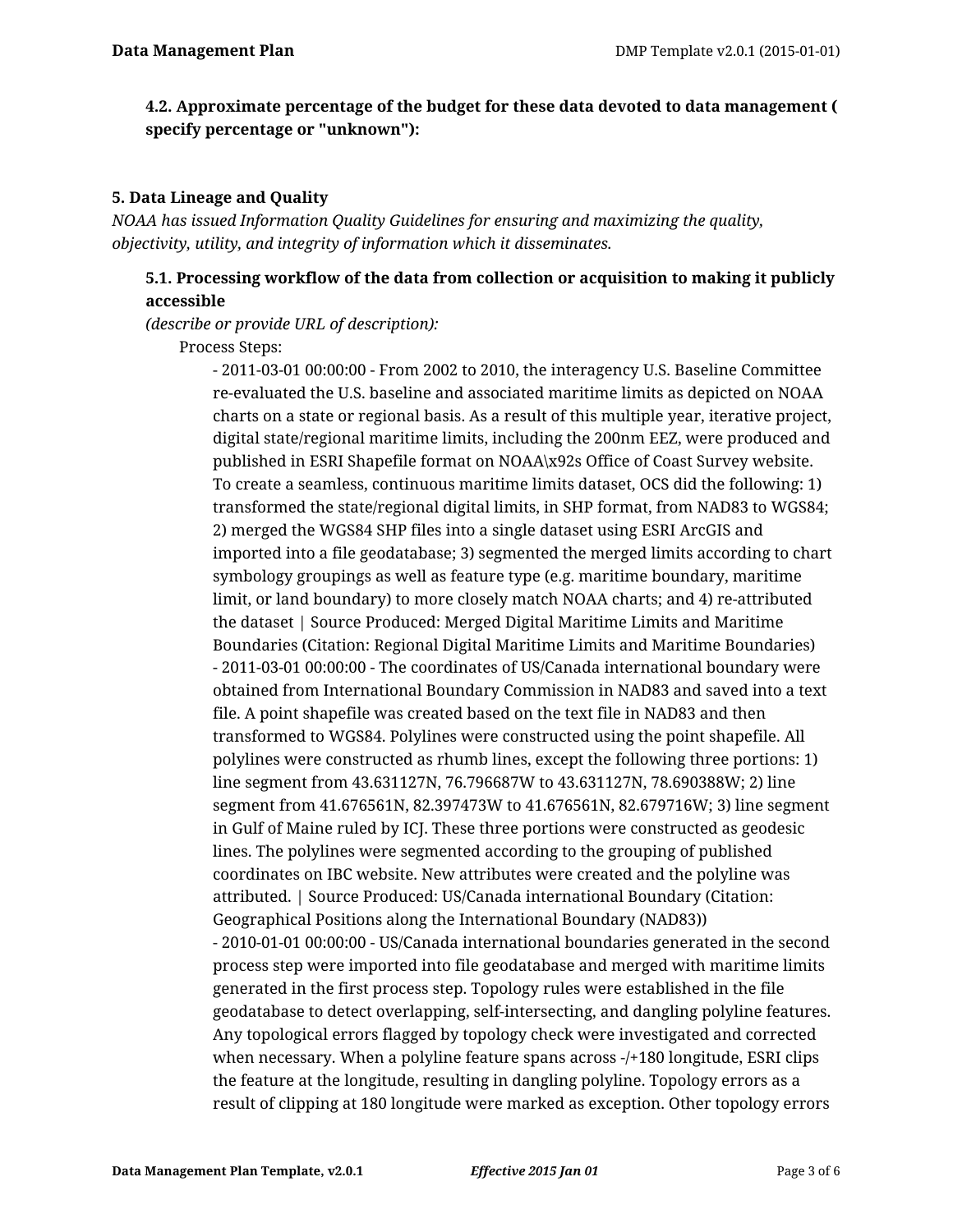were corrected. The dataset was exported as a shapefile. | Source Produced: US Baseline Committee Approved Maritime Limits and Boundaries (Citation: Merged Digital Maritime Limits and Maritime Boundaries)

- 2013-01-01 00:00:00 - Maritime limits and boundaries are updated using the most recent edition, largest scale nautical charts. Updates are triggered by a new chart edition, or by a formal request to re-evaluate the baseline. Charts are used as a backdrop in the ESRI ArcMap environment to create vector shorelines and lines closing the entrances to legal bays, rivers, and harbors. These lines are imported to the Caris LOTS environment. The "Enevelope of Arcs from normal baselines" tool is applied to vector shorelines, and the "Envelope of Arcs from straight baselines" tool is applied to closing lines. As input to the tools, OCS selects the limit distance in nautical miles and designates minimum attributes for the baseline points. The tool generates the contributing baseline points and the boundary limit using a wagonwheel filtering process of rolling a circle with a diameter specified by the limit distance and choosing the seaward-most points along the low water line. Previously approved limits are manually intersected and replaced with the revised limits to create seamless, revised limit lines. Caris generated EOA control lines, which display how baseline points contribute to particular arc segments of the limit line, are used to inform the manual intersect and replace function. The final dataset is exported from Caris to a shapefile in WGS84, and attributed in the ESRI ArcMap environment. (Citation: US Baseline Committee Approved Maritime Limits and Boundaries)

# **5.1.1. If data at different stages of the workflow, or products derived from these data, are subject to a separate data management plan, provide reference to other plan:**

# **5.2. Quality control procedures employed (describe or provide URL of description):**

#### **6. Data Documentation**

*The EDMC Data Documentation Procedural Directive requires that NOAA data be well documented, specifies the use of ISO 19115 and related standards for documentation of new data, and provides links to resources and tools for metadata creation and validation.*

# **6.1. Does metadata comply with EDMC Data Documentation directive?** No

#### **6.1.1. If metadata are non-existent or non-compliant, please explain:**

Missing/invalid information:

- 1.7. Data collection method(s)
- 4.1. Have resources for management of these data been identified?

- 4.2. Approximate percentage of the budget for these data devoted to data management

- 5.2. Quality control procedures employed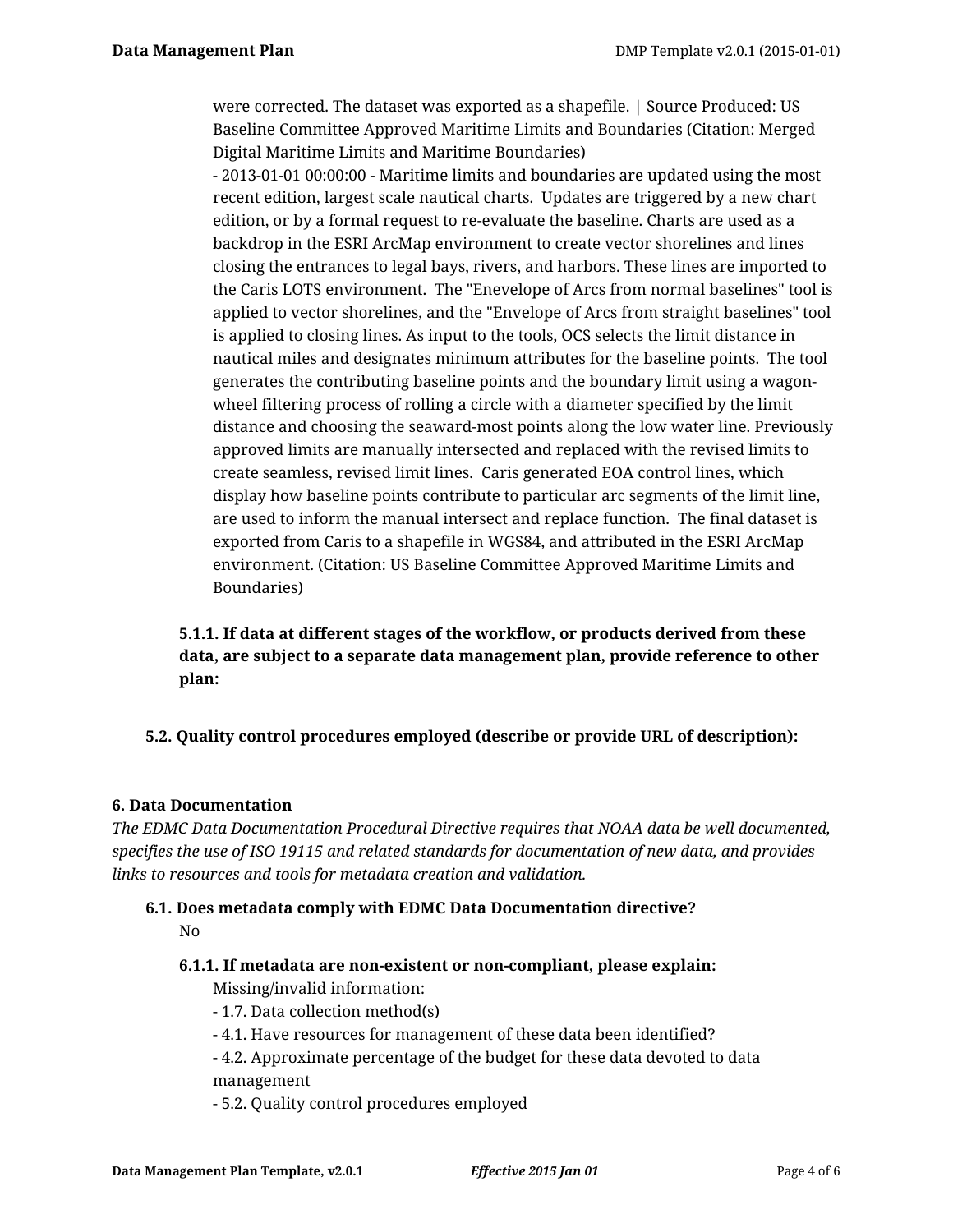- 7.1. Do these data comply with the Data Access directive?

- 7.1.1. If data are not available or has limitations, has a Waiver been filed?

- 7.1.2. If there are limitations to data access, describe how data are protected

- 7.3. Data access methods or services offered

- 7.4. Approximate delay between data collection and dissemination

- 8.1. Actual or planned long-term data archive location

- 8.3. Approximate delay between data collection and submission to an archive facility

- 8.4. How will the data be protected from accidental or malicious modification or deletion prior to receipt by the archive?

**6.2. Name of organization or facility providing metadata hosting:** NMFS Office of Science and Technology

**6.2.1. If service is needed for metadata hosting, please indicate:**

#### **6.3. URL of metadata folder or data catalog, if known:**

https://www.fisheries.noaa.gov/inport/item/39963

### **6.4. Process for producing and maintaining metadata**

*(describe or provide URL of description):*

Metadata produced and maintained in accordance with the NOAA Data Documentation Procedural Directive: https://nosc.noaa.gov/EDMC/DAARWG/docs/EDMC\_PD-Data Documentation v1.pdf

#### **7. Data Access**

*NAO 212-15 states that access to environmental data may only be restricted when distribution is explicitly limited by law, regulation, policy (such as those applicable to personally identifiable information or protected critical infrastructure information or proprietary trade information) or by security requirements. The EDMC Data Access Procedural Directive contains specific guidance, recommends the use of open-standard, interoperable, non-proprietary web services, provides information about resources and tools to enable data access, and includes a Waiver to be submitted to justify any approach other than full, unrestricted public access.*

**7.1. Do these data comply with the Data Access directive?**

# **7.1.1. If the data are not to be made available to the public at all, or with limitations, has a Waiver (Appendix A of Data Access directive) been filed?**

**7.1.2. If there are limitations to public data access, describe how data are protected from unauthorized access or disclosure:**

**7.2. Name of organization of facility providing data access:** Office of Coast Survey (OCS)